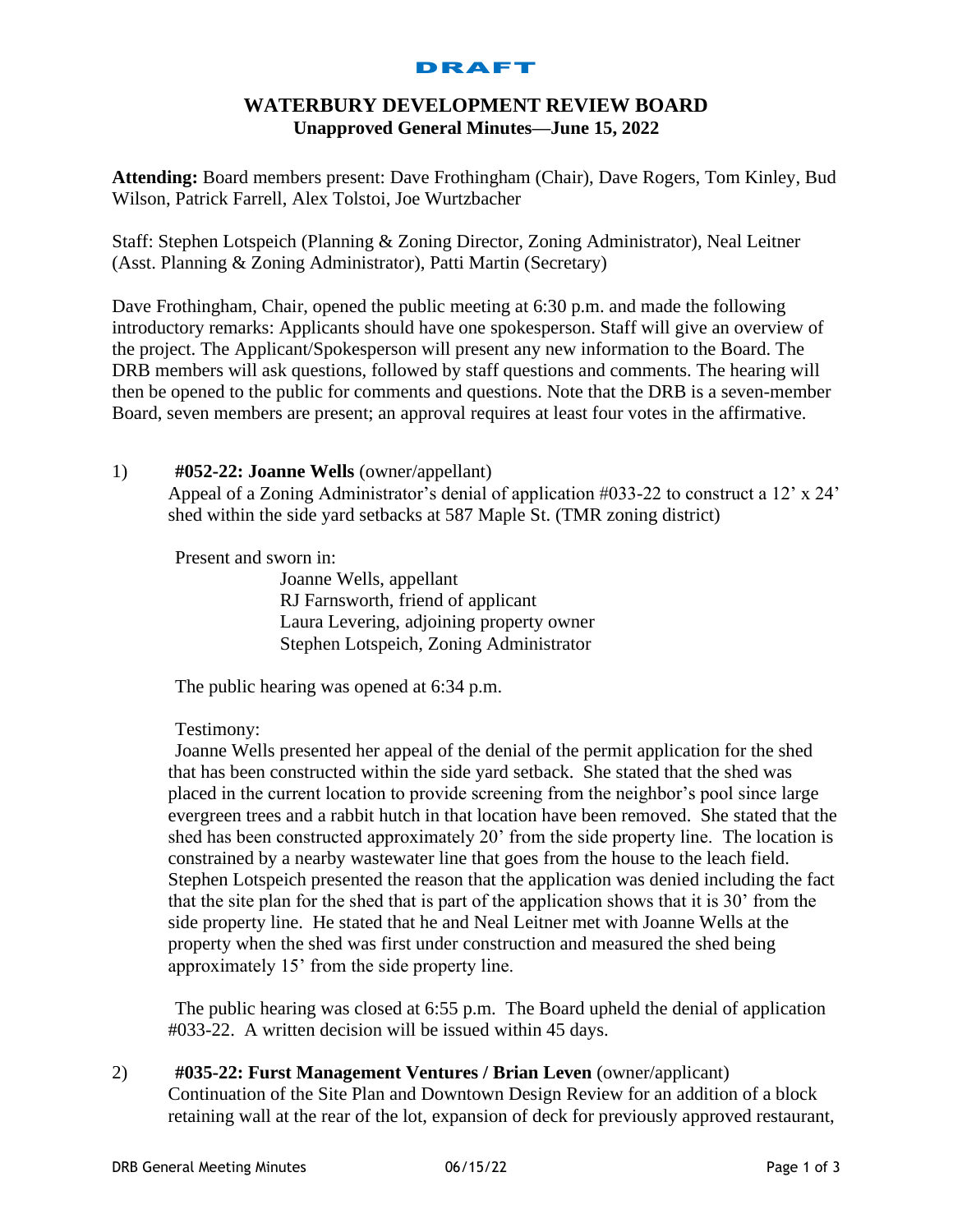

locate utility units on roof located at 14 South Main Street (DWN/DDR zoning/overlay districts) (continued from May 18, 2022)

Present and sworn in: Brian Leven

The public hearing was opened at 6:57 p.m.

### Testimony:

Brian Leven presented the revised plans for the project including screening for the utilities on the roof of the one-story portion of the building, landscaping on the bank to the rear of the new retaining wall, and details for the lighting for the deck including cut sheets. The color of the metal screening for the utilities was discussed and the DRB was in agreement with the choice of dark gray. The bank to the rear of the retaining wall where the underground propane tanks are located will remain in grass. The outdoor woodburning fireplace will be used for cooking for the restaurant and the use will be limited to an average of one time per month.

The public hear was closed at 7:19 p.m. The Board approved the project with conditions and will issue the written decision within 45 days.

### 3) **#051-22: John Mutchler** (owner/applicant)

Continuation of the Ridgelines/Hillsides/Steep Slopes (RHS) and Conditional Use review for the construction of a single-family house and accessory dwelling (ADU) located on Lot #4 in the Honeysuckle Hill PUD, at the intersection of Sweet Rd. and Ripley Rd., (MDR&CNS/RHS zoning/overlay districts) (continued from June 1, 2022)

Present and previously sworn in: John Mutchler, owner/applicant Perrin Williams, owner/applicant

The continued public hearing was opened at 7:21 p.m.

#### Testimony:

The revised elevations and perspective views of the main house and accessory dwelling were discussed. The garage/carport is no longer part of the project. The clearing for the lot and the proposed stormwater facilities was discussed.

The public hear was closed at 7:36 p.m. The Board approved the project with conditions and will issue the written decision within 45 days.

4) **#045-22: Henry Parro/Michael Sullivan (The Mud Studio)** (owner/applicant) Site Plan review of a change of use from a former gun shop (retail store/service) to a pottery studio (craft production) located at 95 U.S. Route 2. (IND zoning district)

Present and sworn in: Mike Sullivan, owner/applicant The Mud Studio